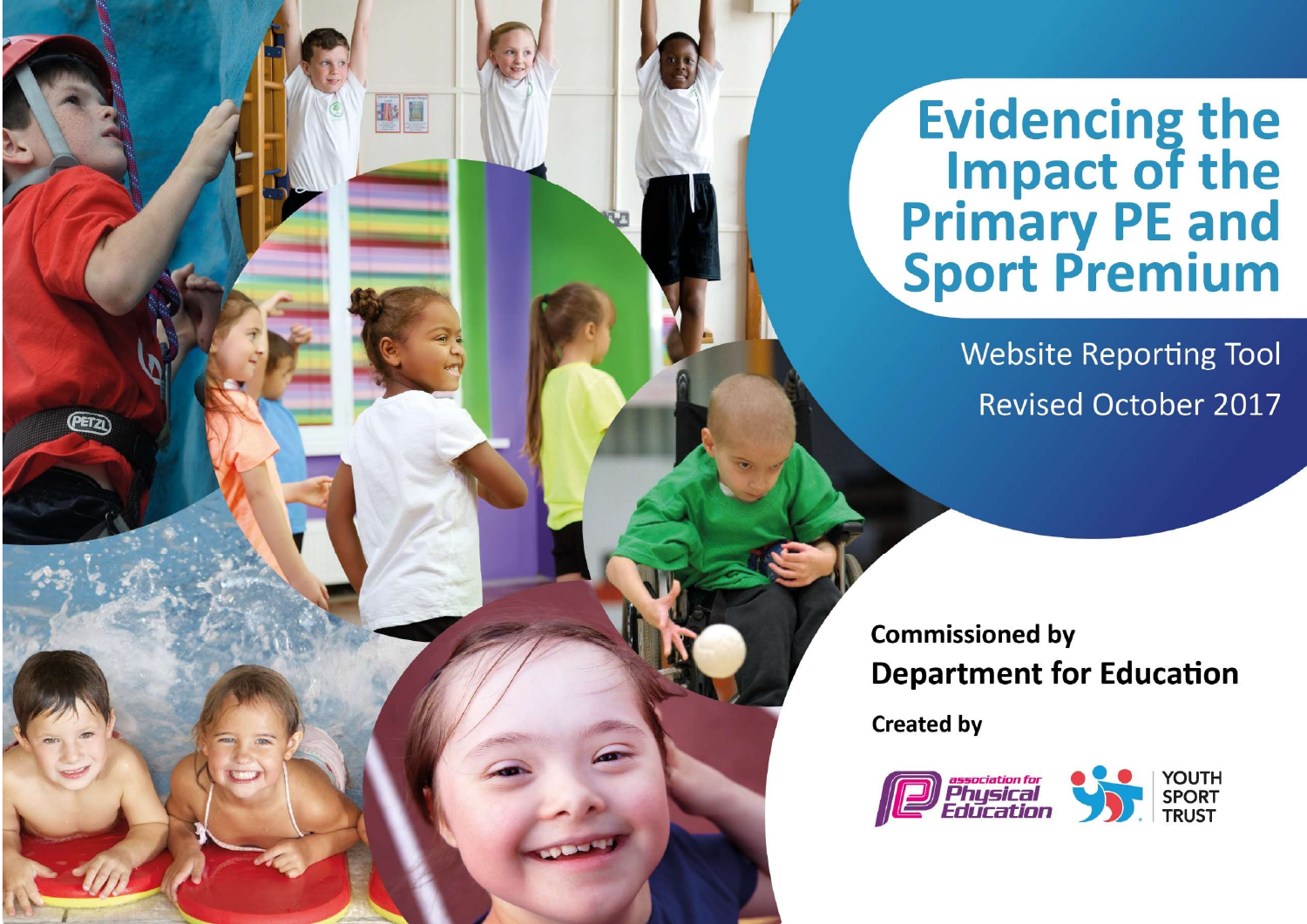## Action Plan and Budget Tracking

Capture your intended annual spend against the 5 key indicators. Clarify the success criteria and evidence of impact that you intend to measure to evaluate for students today and for the future.

| Academic Year: 2017/18                                                                                                                                                                                                                                                                                                                                                    | Total fund allocated: £19,980                                                                                                                                                                                                                                                                                                                                                                                 | Date Updated: 14.11.17                                    |                                   |                                             |
|---------------------------------------------------------------------------------------------------------------------------------------------------------------------------------------------------------------------------------------------------------------------------------------------------------------------------------------------------------------------------|---------------------------------------------------------------------------------------------------------------------------------------------------------------------------------------------------------------------------------------------------------------------------------------------------------------------------------------------------------------------------------------------------------------|-----------------------------------------------------------|-----------------------------------|---------------------------------------------|
| Key indicator 1: The engagement of all pupils in regular physical activity - Chief Medical Officer guidelines recommend that                                                                                                                                                                                                                                              |                                                                                                                                                                                                                                                                                                                                                                                                               |                                                           |                                   | Percentage of total allocation:             |
| primary school children undertake at least 30 minutes of physical activity a day in school                                                                                                                                                                                                                                                                                |                                                                                                                                                                                                                                                                                                                                                                                                               |                                                           |                                   | %                                           |
| School focus with clarity on<br>intended impact on pupils:                                                                                                                                                                                                                                                                                                                | Actions to achieve:                                                                                                                                                                                                                                                                                                                                                                                           | Funding<br>allocated:                                     | Evidence and impact:              | Sustainability and suggested<br>next steps: |
| All primary school children<br>undertake at least 30 minutes of<br>physical activity a day in school -<br>improve social, emotional and<br>physical health of all pupils.                                                                                                                                                                                                 | Daily Mile - Every class timetabled<br>to be actively involved in the Daily<br>Mile.<br>Yoga - Member of staff to lead at<br>the end of break and lunchtimes.<br>Movement for learning, Dough<br>Disco.                                                                                                                                                                                                       | £200 outdoor<br>PA system                                 |                                   |                                             |
| Key indicator 2: The profile of PE and sport being raised across the school as a tool for whole school improvement                                                                                                                                                                                                                                                        | Percentage of total allocation:<br>%                                                                                                                                                                                                                                                                                                                                                                          |                                                           |                                   |                                             |
| School focus with clarity on<br>intended impact on pupils:                                                                                                                                                                                                                                                                                                                | Actions to achieve:                                                                                                                                                                                                                                                                                                                                                                                           | Funding<br>allocated:                                     | Evidence and impact:              | Sustainability and suggested<br>next steps: |
| To raise the profile of PE and sport<br>across the school – more pupils<br>engaged in a wider variety of physical Open the Badger Trail by Olympic<br>activities in lessons and extra-<br>curricular sessions.<br>School kit to raise the profile of PE<br>throughout the school and at<br>competitions.<br><del>Created by:</del><br><i>Physical</i><br><i>Education</i> | Employ a PE apprentice $-$ to be<br>mentored by PE coordinator<br>athlete – media present and whole<br>school involved in the opening<br>ceremony.<br>SSOC attended Leadership training,<br>blogging on the School Games<br>website, SSOC noticeboard regularly<br>updated (supported by apprentice)<br>All PE competitions reported in the<br>newsletter/website.<br>Purchase kit<br><del>Supported by</del> | £3936<br>£1600<br>£180<br>£1000<br>TO TENGLAND CSPNETWORK | <b>OUK COACHING LAW MODERNIST</b> |                                             |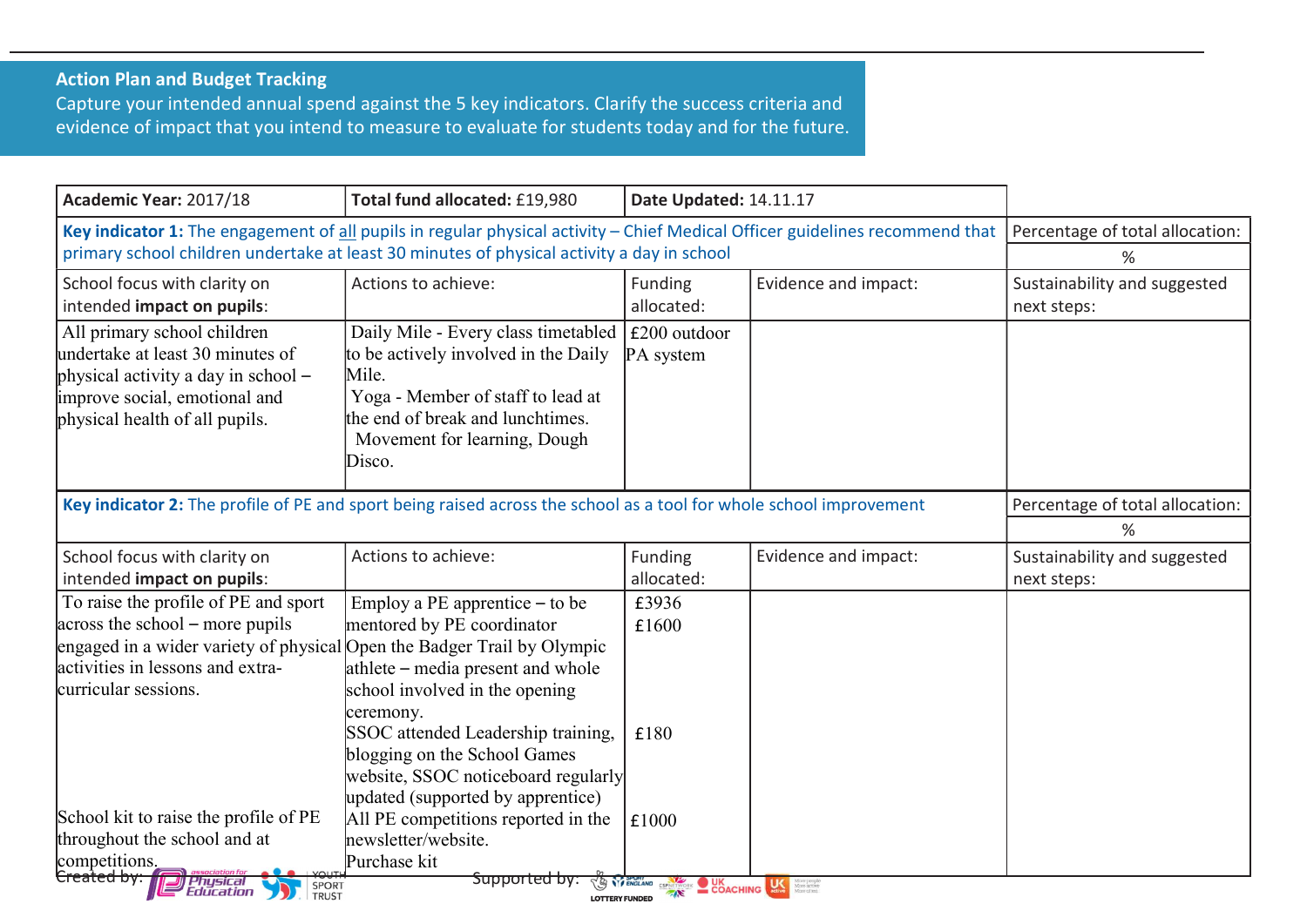| PE TLR | £2808 |  |
|--------|-------|--|
|        |       |  |
|        |       |  |
|        |       |  |
|        |       |  |
|        |       |  |
|        |       |  |
|        |       |  |
|        |       |  |



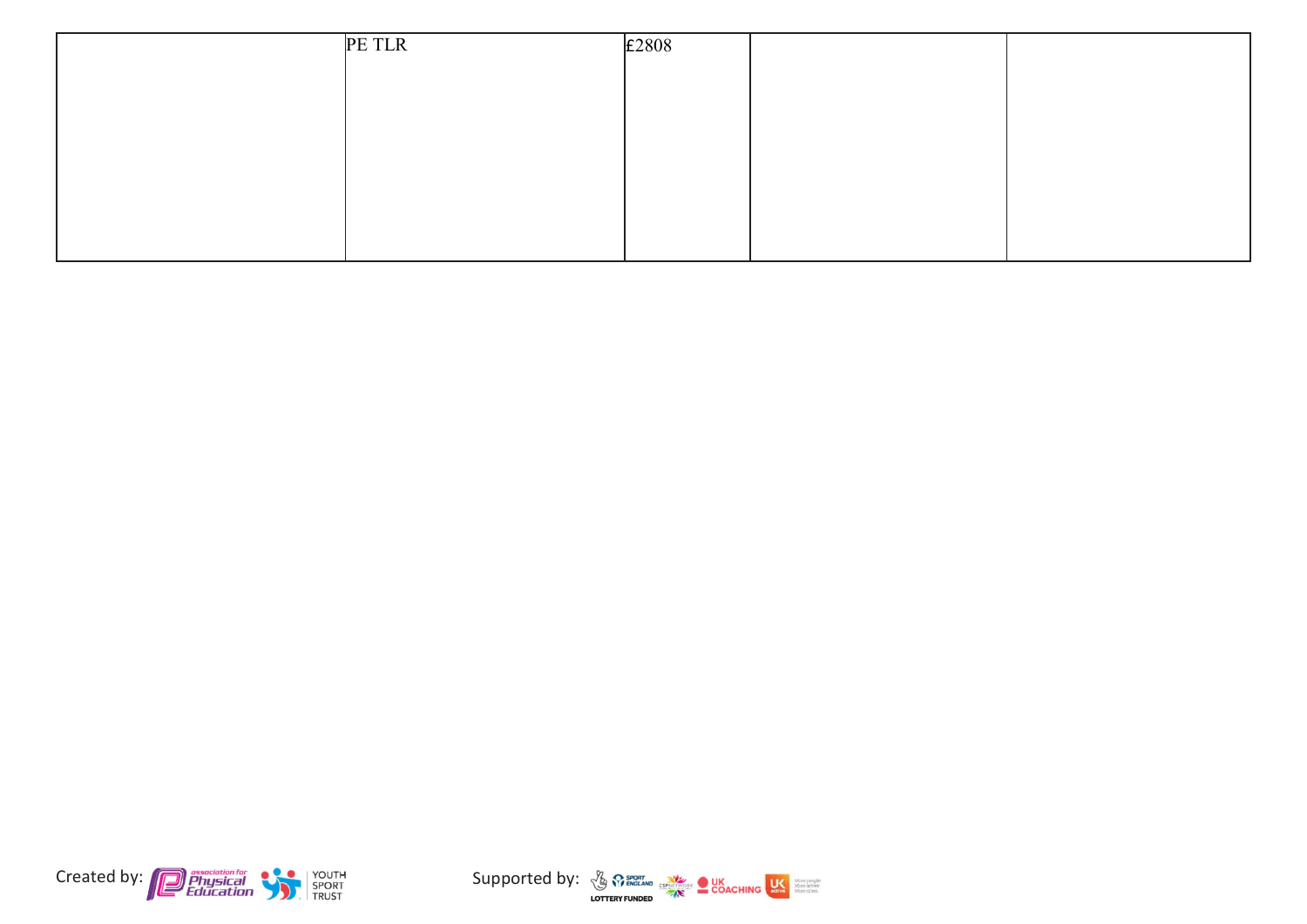| Key indicator 3: Increased confidence, knowledge and skills of all staff in teaching PE and sport                                                                                                                                                                                                                                                                                  |                                                                                                                                                                                                                                                                                                                                                                                   |                                                                                                                                                                                                                                      |                      | Percentage of total allocation:             |
|------------------------------------------------------------------------------------------------------------------------------------------------------------------------------------------------------------------------------------------------------------------------------------------------------------------------------------------------------------------------------------|-----------------------------------------------------------------------------------------------------------------------------------------------------------------------------------------------------------------------------------------------------------------------------------------------------------------------------------------------------------------------------------|--------------------------------------------------------------------------------------------------------------------------------------------------------------------------------------------------------------------------------------|----------------------|---------------------------------------------|
|                                                                                                                                                                                                                                                                                                                                                                                    |                                                                                                                                                                                                                                                                                                                                                                                   |                                                                                                                                                                                                                                      |                      | ℅                                           |
| School focus with clarity on intended Actions to achieve:<br>impact on pupils:                                                                                                                                                                                                                                                                                                     |                                                                                                                                                                                                                                                                                                                                                                                   | Funding<br>allocated:                                                                                                                                                                                                                | Evidence and impact: | Sustainability and suggested<br>next steps: |
| Increased confidence, knowledge and PE coordinators to observe and<br>skills of all staff in teaching PE and<br>sport through CPD, external coaches<br>and team teaching with school staff -<br>pupils will receive high quality PE<br>and school sports.                                                                                                                          | support PE lessons.<br>Feedback forms to be completed by<br>staff after external CPD – to be<br>monitored by PE co.<br>Swimming CPD for staff                                                                                                                                                                                                                                     | E1600<br>E1170                                                                                                                                                                                                                       |                      |                                             |
| Key indicator 4: Broader experience of a range of sports and activities offered to all pupils                                                                                                                                                                                                                                                                                      |                                                                                                                                                                                                                                                                                                                                                                                   |                                                                                                                                                                                                                                      |                      | Percentage of total allocation:             |
|                                                                                                                                                                                                                                                                                                                                                                                    |                                                                                                                                                                                                                                                                                                                                                                                   |                                                                                                                                                                                                                                      |                      | %                                           |
| School focus with clarity on intended Actions to achieve:<br>impact on pupils:                                                                                                                                                                                                                                                                                                     |                                                                                                                                                                                                                                                                                                                                                                                   | Funding<br>allocated:                                                                                                                                                                                                                | Evidence and impact: | Sustainability and suggested<br>next steps: |
| Additional achievements: continue to Purchase outdoor table tennis<br>offer a wide range of activities both<br>within and outside the curriculum in<br>order to maximize pupil involvement. $ {\rm p_{E}}\,{\rm Co},\,{\rm LSA}$ and apprentice to set<br>PE apprentice to focus particularly on<br>involving pupils that do not take up<br>additional PE and sport opportunities. | tables x2 and equipment and build<br>a suitable surface.<br>up and run a weekly Sportsability<br>Club for SEND and less active<br>pupils. Purchase new lightweight<br>mats for the above club.<br>Purchase playtime equipment to<br>enhance break time activities.<br>Build a rebound wall within the<br>school grounds.<br>Twilight Tennis Session by<br>Loughborough University | £2500<br>$£500$ (LSA)<br>£556<br>E200<br>£3500<br>£180                                                                                                                                                                               |                      |                                             |
| YOUTH<br>SPORT<br>TRUST<br>Created by:<br><b>Physical</b><br>Education<br>55                                                                                                                                                                                                                                                                                                       | Supported by:                                                                                                                                                                                                                                                                                                                                                                     | <b>THE REPORT OF STRAIGHT COACHING LAW REPORT OF THE REAL PROPERTY OF THE REAL PROPERTY OF THE REAL PROPERTY OF THE REAL PROPERTY OF THE REAL PROPERTY OF THE REAL PROPERTY OF THE REAL PROPERTY OF THE REAL PROPERTY OF THE REA</b> |                      |                                             |